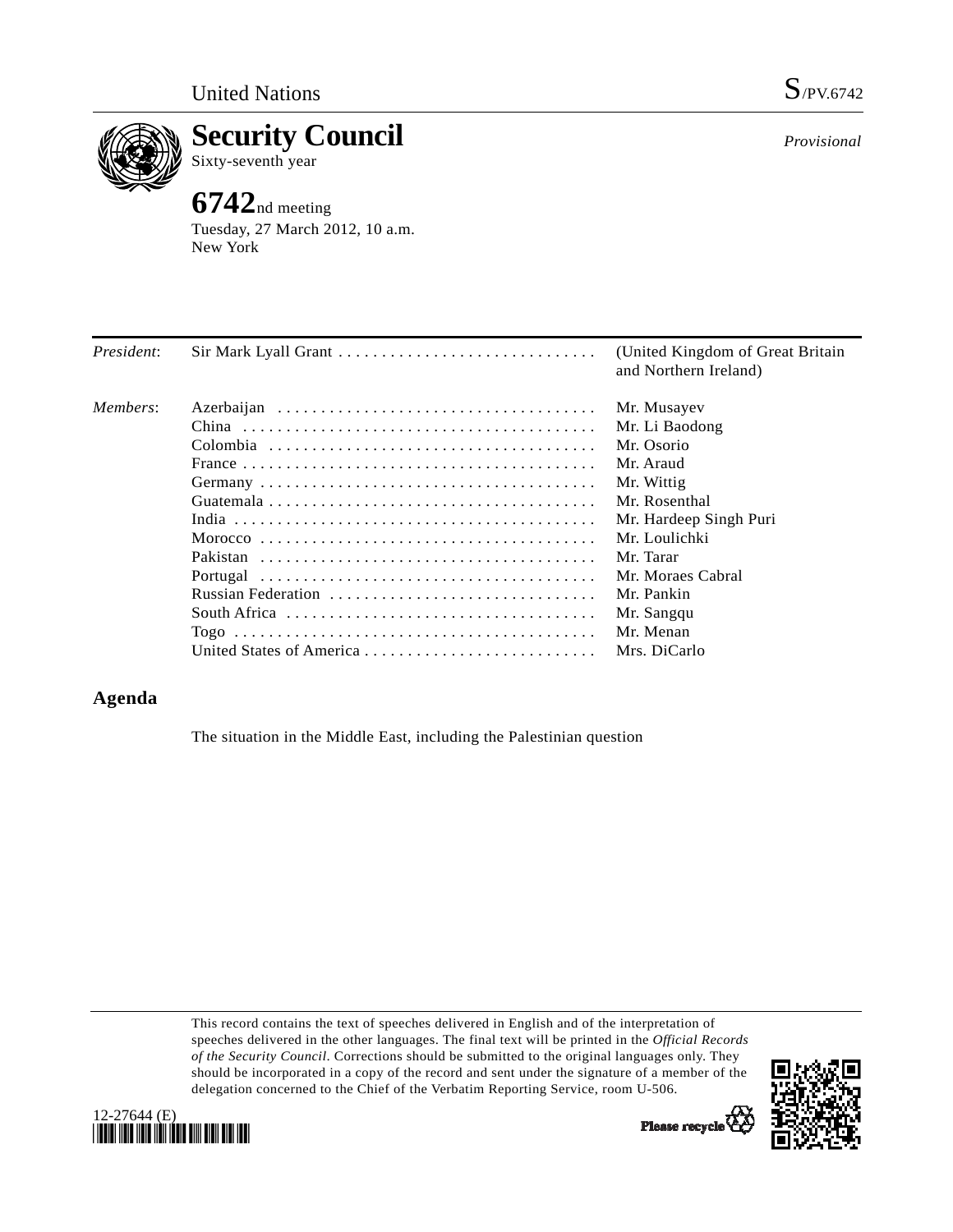*The meeting was called to order at 10.05 a.m.* 

## **Adoption of the agenda**

*The agenda was adopted.* 

## **The situation in the Middle East, including the Palestinian question**

**The President**: Under rule 39 of the Council's provisional rules of procedure, I invite Mr. Robert Serry, Special Coordinator for the Middle East Peace Process and Personal Representative of the Secretary-General to the Palestine Liberation Organization and the Palestine Authority.

 The Security Council will now begin its consideration of the item on its agenda.

I now give the floor to Mr. Serry.

 **Mr. Serry**: The situation between the Palestinians and Israel remains uncertain and difficult. The events of the past month demonstrate a dangerous combination of no political progress, instability and violence on the ground, especially in Gaza, and an increasingly precarious situation for the Palestinian Authority (PA).

 The Quartet principals met for consultations on 12 March here in New York to assess developments and to reiterate their commitment to the objectives of their 23 September statement (SG/2178). They welcomed the important effort led by Jordan to facilitate the resumption of direct talks between Israelis and Palestinians with a view to shaping the path to a negotiated agreement before the end of the year. I met fellow Quartet envoys in Brussels on 21 March to prepare for the upcoming meeting of the Quartet principals, now scheduled for 11 April in Washington, D.C.

 The unfortunate reality is that the parties have not yet found sufficient common ground to resume direct negotiations, and the prospects remain slim. The Jordanian track has been valuable, and we continue to encourage exploratory talks under Jordanian auspices to identify ways to move the process forward. We also continue to urge both sides to avoid any provocations that would be detrimental to the prospects for peace.

 In parallel, we must continue to make progress on the ground for the Palestinians. The very viability of the Palestinian Authority is at stake, and ensuring its sustainability remains a fundamental priority. The meeting of the Ad Hoc Liaison Committee for the

Coordination of International Assistance to Palestinians (AHLC) on 21 March in Brussels reconfirmed the institutional readiness of the Palestinian Authority to assume the functions required of a future State.

 However, the primary concern of all AHLC members was the dire financial situation of the Palestinian Authority. We regret that technical agreements to strengthen revenue collection by Israel on behalf of the PA, which provides approximately 70 per cent of the net PA revenue, and to minimize revenue leakage during transfer have not been finalized. The AHLC members called on donors to meet the \$1 billion-financing requirement of the Palestinian Authority for 2012. I therefore reiterate the call on donors to meet their commitments and frontload contributions. Israel must also play its full role to help alleviate the fiscal situation of the PA.

 I must underscore that Palestinian State-building efforts face increased risks. Little progress was achieved in the past several months, while financial and political pressure on the Palestinian Authority increased. The prolonged absence of a credible political horizon is beginning to undermine the viability of the Palestinian State-building effort. In support of the PA, the AHLC identified a range of immediate measures to be taken on the ground. The AHLC called on Israel to take further steps to improve the movement of people and goods, trade and exports in the West Bank and Gaza, as well as development in Area C and East Jerusalem.

 Area C remains critical to the viability of a future Palestinian State. In the coming months, we must ensure a broadening of community-driven planning in Area C and the provision of basic services, including with regard to education and health. Recent progress in obtaining permits for key infrastructure in Area C is welcome. The United Nations is already engaged on those issues, at both the policy and programming levels. Moreover, due consideration should be given to the transfer of land to the Palestinian Authority in Area C, in particular in areas surrounding major urban centres, so as to facilitate more suitable urban development and relieve the acute pressure on the land and housing market.

 In the absence of progress, there have been a number of potentially worrying developments in the West Bank and Gaza. In the West Bank, a comparison between January and February revealed that, while the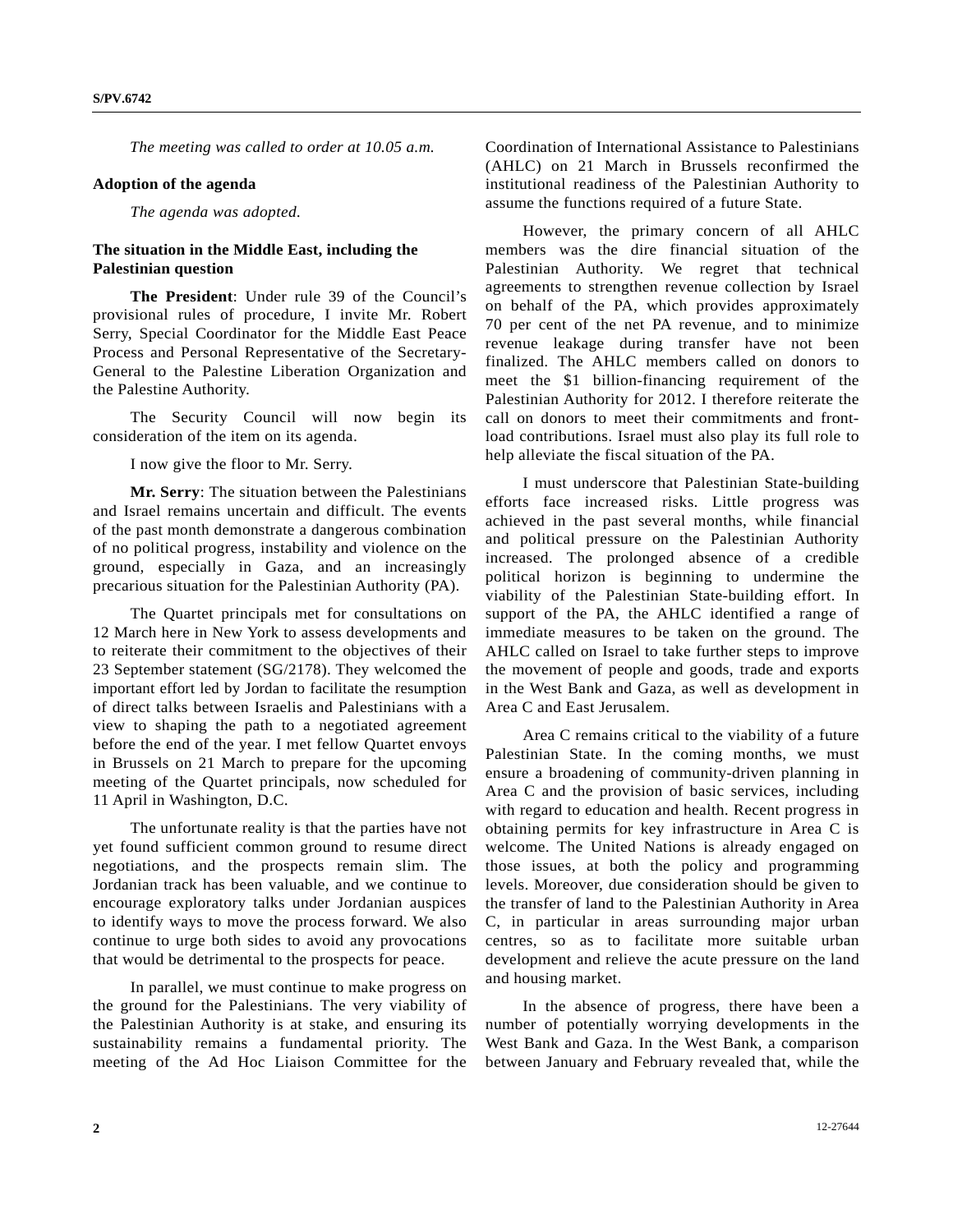Israel Defense Forces (IDF) search operations in areas under the full control of the Palestinian Authority remained at the same level, the number of Palestinians injured during those operations more than tripled, from 46 to 138. Stone-throwing incidents by Palestinians increased significantly, along with the use of Molotov cocktails. Demonstrations and riots in the West Bank almost doubled. Most demonstrations protested Israeli actions, but some protested the Palestinian Authority's perceived failure to achieve reconciliation with Hamas.

 Of the more than 100 Palestinians who were injured by the IDF during the reporting period, at least 90 were injured during demonstrations that resulted in clashes with the IDF. That included one Palestinian man critically injured on 5 March at a checkpoint near Ramallah when a tear gas canister hit his head directly. Large demonstrations are expected during the commemoration of the events of 30 March 1976 referred to as Land Day by Palestinians — which will be held in various countries of the region on 30 March. In Lebanon, where Palestinian factions are also planning to participate in commemorative events, Lebanese authorities have declared that they are taking measures to avoid violence and the occurrence of incidents close to the Blue Line. The United Nations is monitoring the situation. Allow me to stress that the right of peaceful protest must be upheld and that protests must be kept strictly non-violent.

 Citing security, the IDF conducted 273 operations into the West Bank. Early this morning, three Palestinians and one Israeli soldier were wounded during an Israeli incursion near Ramallah. On 8 March, a young Palestinian was shot dead, and two were injured, by Israeli security forces during a raid near Hebron, after a Palestinian stabbed and slightly injured an Israeli soldier. On 15 March, a 19-year-old female Israeli soldier was stabbed and moderately injured while riding the Jerusalem light rail near the settlement of Pisgat Ze'ev; one Palestinian suspect was apprehended. On 6 March, two Palestinian children were killed, and three more were injured, when a piece of unexploded military ordnance detonated near the West Bank city of Hebron.

 On 29 February, the Israeli Ministry of Communications and security forces confiscated broadcasting equipment from two Palestinian television stations in Area A of Ramallah after an unresolved dispute on the use of radio frequencies. Both channels have broadcast since 1996 and are registered with the International Telecommunication Union. They have partially resumed transmission through support from other Palestinian channels.

 The situation of the approximately 4,400 Palestinian prisoners in Israeli detention centres, 300 of whom are under administrative detention, remains an important focus of attention, in particular as some detainees have continued to protest their situation through hunger strikes. A high-profile case is that of Hana Shalabi, a female Palestinian prisoner affiliated with Islamic Jihad who started her hunger strike on 16 February in protest of alleged ill-treatment under administrative detention. Her condition has now reached a life-threatening stage. Meanwhile, on 25 March, an Israeli court rejected her appeal. I call for a reasonable resolution to this case on the basis of our reiterated view that the use of administrative detention must be exceptional. Those detained must be charged and face trial with judicial guarantees, or released without delay.

 Settlement activity continued during the reporting period. On 25 March, the Israeli Supreme Court ruled that the illegal settlement outpost Migron, located on private Palestinian land, must be evacuated by the end of July, thus extending its own deadline for evacuation by four months and striking down an agreement reportedly reached between the Government and settlers to delay the evacuation by three years. Incidents of settler violence against Palestinians and their property resulted in 13 Palestinians injured, including one child. Demolition of Palestinian property left 158 people, including 38 children, homeless in East Jerusalem and Area C.

 On 22 March, among other decisions, the Human Rights Council decided to dispatch a fact-finding mission to examine the impact of Israeli settlements on Palestinian human rights. Israel is highly critical of the Council's action.

 On a positive note, I am pleased to inform the Council about the substantive progress achieved in the implementation of the mandate entrusted by the General Assembly to the United Nations Register of Damage caused by the Construction of the Wall in the Occupied Palestinian Territory, including in and around East Jerusalem. It has collected more than 26,000 claims for material damage caused by the construction of the barrier, which deviates from the Green Line. It has finished its work in four out of nine affected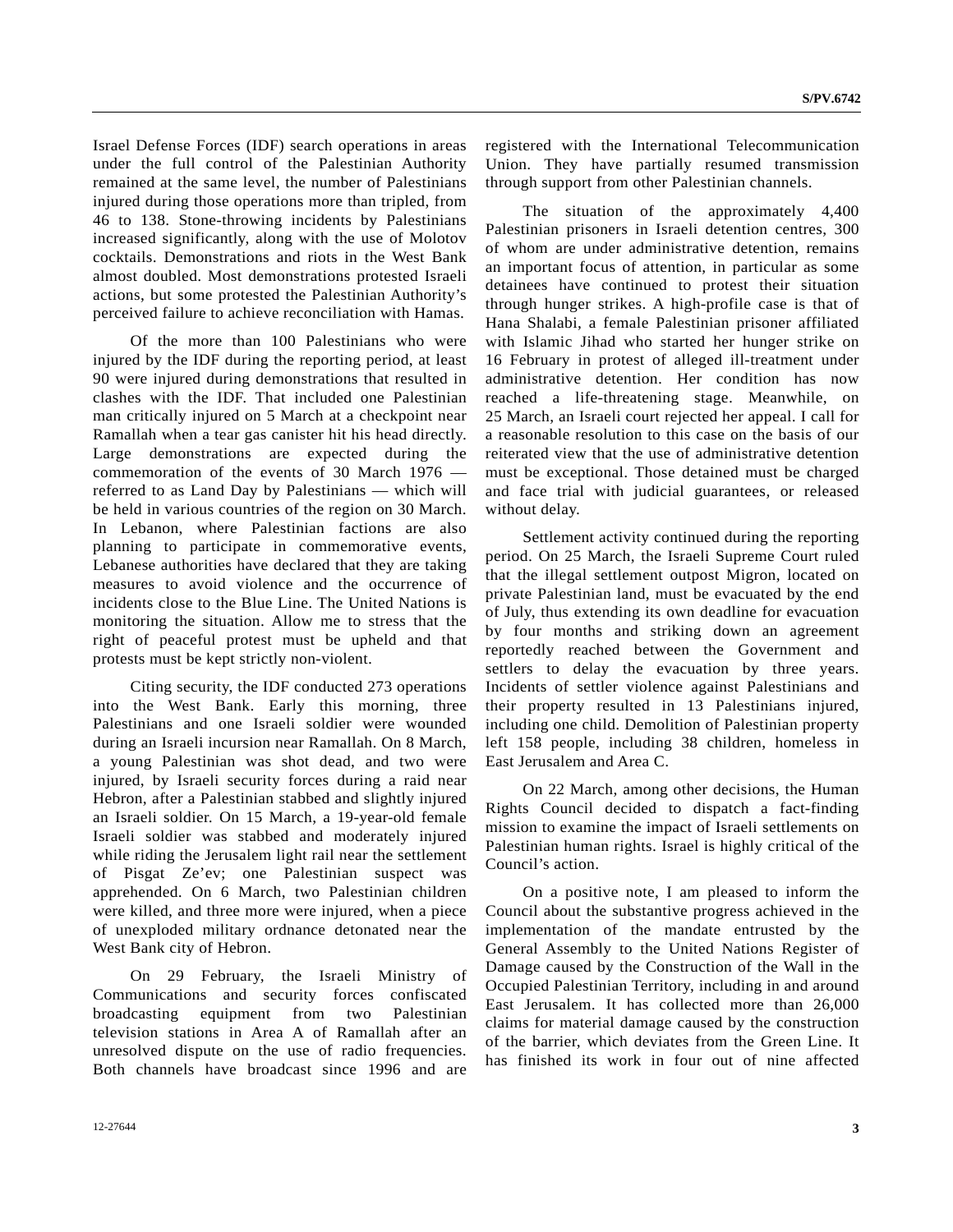governorates and has started its work in Salfit. That represents half of the estimated work. In that connection, in the light of the most recent visit to the occupied Palestinian territory by the Executive Director, we continue to urge that sustained donor support be provided to the work of the Register.

In Gaza, the most extensive escalation of violence since Operation Cast Lead took place from 9 to 13 March. The Quartet principals expressed concern and called for calm. The initial Israeli strike against the leader of the Popular Resistance Committees, who was allegedly involved in advanced planning for an attack against Israeli targets, resulted in a four-day exchange that resulted in 24 Palestinians being killed, including five civilians, and 71 Palestinians injured, including 55 civilians. A total of 11 Israeli civilians were injured, including one in critical condition. The Israeli Iron Dome anti-missile system was effective in intercepting military Grad missiles fired toward urban centres. Relative quiet was restored on 13 March through Egyptian mediation; President Abbas was also active in that regard. The calm remains tenuous and fragile, and we cannot stress enough the paramount importance of all efforts to maintain it.

 Overall during the reporting period, a total of 211 rockets, including 80 Grad rockets, and 36 mortar shells were fired from Gaza into Israel, while the IDF conducted one incursion and 42 airstrikes into Gaza, resulting in four Palestinian civilians killed and 54 injured, while 20 Palestinian militants were killed and 15 injured. We have consistently condemned indiscriminate rocket attacks from Gaza into Israel. Such attacks are unacceptable and must stop. We also urge Israel to show maximum restraint. All sides must respect their obligations to protect civilians, who often pay the price of violence.

 I am pleased to note Israel's approval of key United Nations projects in Gaza. The most recent approvals include two housing projects, consisting of just under 1,000 units, 10 schools, a road and four water infrastructure-related projects — all to be implemented by the United Nations Relief and Works Agency for Palestine Refugees in the Near East. That brings the total value of approved United Nations works in the Gaza strip to more than \$350 million. We will continue to work to address the manifold needs of the population of Gaza.

 Our goal remains the lifting of the closure regime within the framework of resolution 1860 (2009). In that regard, the recent transfer of Gaza-produced date bars to the West Bank is a welcome step. An extension of the fishing limit will help to restore livelihood opportunities to some 3,000 families. We continue to call for the unrestricted import through legal crossings of aggregate, iron bar and cement, which will also benefit expanded construction of international community projects. In that effort, calm in Gaza and southern Israel is an indispensable condition to enable the proper environment for development.

 Gaza also faces a fuel shortage that is beginning to extend beyond the rationing of electricity for households, which has been a feature over the past several years, to a situation where day-to-day life for Gazans is ever more dire. Hospitals and ambulance services are finding it increasingly difficult to function, and already water and sanitation systems are failing. All sides must take measures to resolve the supply problems through legitimate means in both the short and long term as soon as possible, and the de facto authorities in Gaza should assume their share of the responsibility in this regard.

 There have been no major developments related to Palestinian reconciliation. We continue to support reconciliation efforts within the framework of the commitments of the Palestine Liberation Organization, the positions of the Quartet and the Arab Peace Initiative.

 Turning to Lebanon, the Council heard a briefing last week on the situation from the United Nations Special Coordinator for Lebanon, Mr. Derek Plumbly. As was highlighted in that briefing, the situation along Lebanon's borders with Syria remains of concern. Around 900 refugees, fleeing fighting in the Syrian town of Al-Qusayr, arrived in Lebanon's Bekaa valley on 3 and 4 March. That was the largest influx of Syrian refugees since the crisis started over a year ago. The number of refugees in the Bekaa valley has reached approximately 5,000, while another 8,100 have registered with the Office of the United Nations High Commissioner for Refugees and the Government in northern Lebanon.

 Over the past week, tensions have increased in the Palestinian refugee camp of Ein el Hilweh following the escape to the camp of the alleged leader of a militant group that is accused by the Lebanese